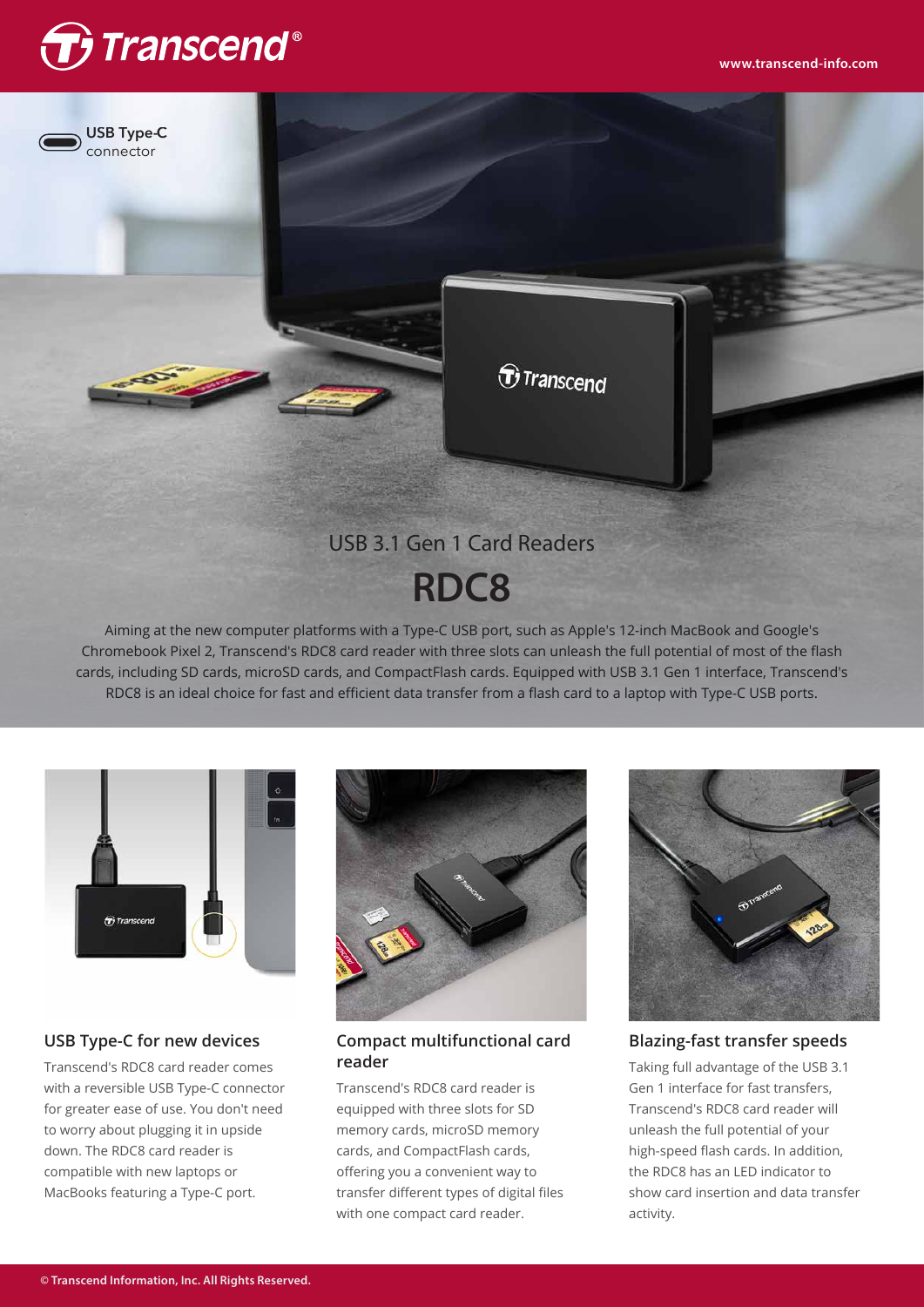



USB 3.1 Gen 1 Card Readers **RDC8**

- ・USB 3.1 Gen 1 interface
- ・USB Type-C connector
- ・Multifunctional card reader with SD, microSD, and CompactFlash card slots
- ・Transfer high-resolution images and video recordings to your computer faster and more efficiently
- ・Download the RecoveRx data recovery software from Transcend's official website



**RecoveRx software**

Transcend offers the RecoveRx software, a free data recovery utility that allows you to search deep within a storage device for traces of erased files including digital photos, documents, music, and videos.

# Features **Specifications**

| <b>Specifications</b>        |                                                                                                                                |  |  |  |  |
|------------------------------|--------------------------------------------------------------------------------------------------------------------------------|--|--|--|--|
| Appearance                   |                                                                                                                                |  |  |  |  |
| <b>Dimensions</b>            | 67.6 mm x 45 mm x 15.2 mm (2.66" x 1.77" x 0.60")                                                                              |  |  |  |  |
| Weight                       | 32 g (1.13 oz)                                                                                                                 |  |  |  |  |
| Color                        | Black                                                                                                                          |  |  |  |  |
| Interface                    |                                                                                                                                |  |  |  |  |
| USB Type                     | micro USB to USB Type C                                                                                                        |  |  |  |  |
| Connection Interface         | USB 3.1 Gen 1                                                                                                                  |  |  |  |  |
| Hardware                     |                                                                                                                                |  |  |  |  |
| Card Reader Slot(s)          | SD/microSD/CompactFlash                                                                                                        |  |  |  |  |
| <b>Operating Environment</b> |                                                                                                                                |  |  |  |  |
| <b>Operating Temperature</b> | $0^{\circ}$ C (32°F) ~ 70°C (158°F)                                                                                            |  |  |  |  |
| Operating Voltage            | 5V                                                                                                                             |  |  |  |  |
| Performance                  |                                                                                                                                |  |  |  |  |
| Note                         | Speed may vary due to host hardware, software, usage, and<br>storage capacity.                                                 |  |  |  |  |
| Warranty                     |                                                                                                                                |  |  |  |  |
| Certificate                  | CE/FCC/BSMI/KC/RCM/EAC                                                                                                         |  |  |  |  |
| Warranty                     | Two-year Limited Warranty                                                                                                      |  |  |  |  |
| System Requirement           |                                                                                                                                |  |  |  |  |
| Operating System             | Microsoft Windows 7<br>Microsoft Windows 8<br>Microsoft Windows 10<br>Mac OS X 10.2.8 or later<br>Linux Kernel 2.6.30 or later |  |  |  |  |
| Compatibility                |                                                                                                                                |  |  |  |  |
| Memory Card Supported        | SDHC (UHS-I)/SDXC (UHS-I)<br>microSDHC (UHS-I)/microSDXC (UHS-I)<br>CompactFlash (UDMA7)                                       |  |  |  |  |
| <b>Note</b>                  | This card reader will work with UHS-II cards, but only operates<br>at UHS-I speeds.                                            |  |  |  |  |

## Ordering Information

TS-RDC8K2

Product specifications are subject to change without notice. Pictures shown may differ from actual products. When used as a storage capacity unit, one terabyte (TB) = one trillion bytes. Total accessible capacity varies depending on operating environment.